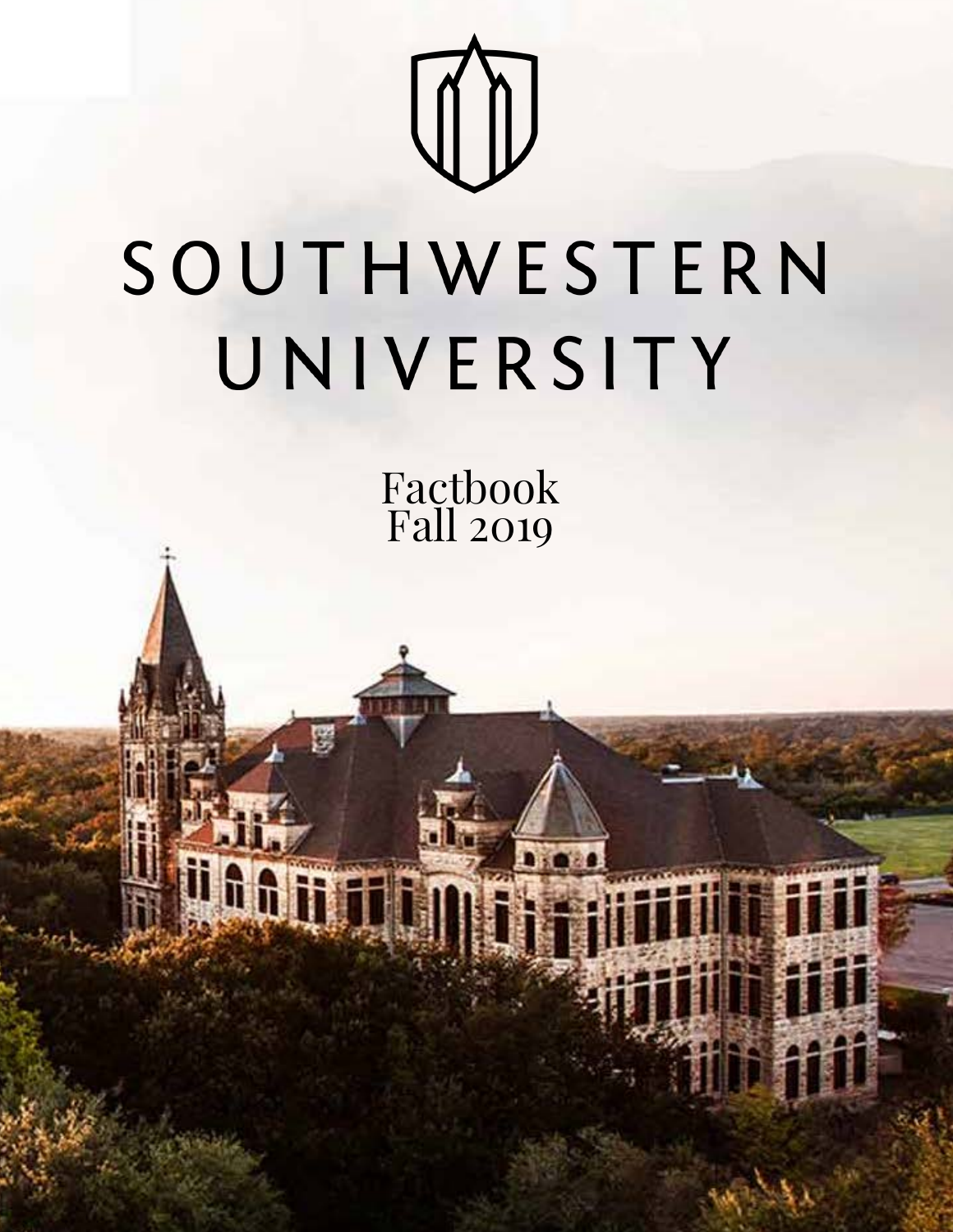# **In this Book**

- 1. Student Enrollment
- 2. Student Diversity
- 3. Admissions
- 4. Admissions Continued
- 5. First-Year (FY) Cohort Retention and Graduation
- 6. Transfer Cohort Retention and Graduation
- 7. Degrees Awarded
- 8. Majors and Minors
- 9. Faculty
- 10. Peer and Aspirant Schools



This Fact Book is a compilation of information about Southwestern University's students, staff, and faculty. The data here represents the Fall 2019 semester (except when noted). Historical data has been proved where appropriate.

Changes occur throughout the year. The most current version of tables and information found in this Fact Book, which includes updates and corrections, is posted on the Office of Institutional Research website [\(https://www.southwestern.edu/faculty-dean/institutional-research/\)](https://www.southwestern.edu/faculty-dean/institutional-research/).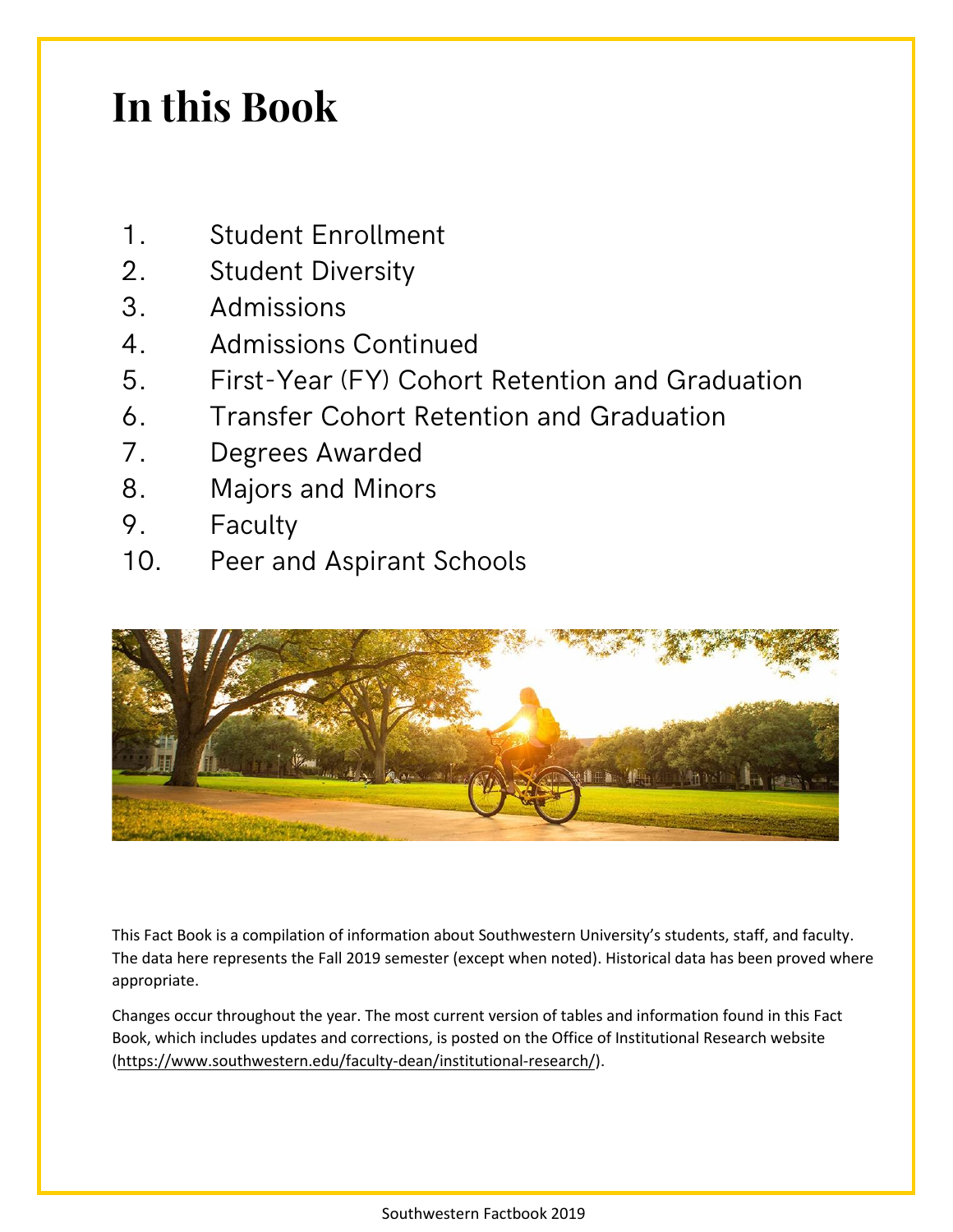#### Student Enrollment

| <b>Fall Semester</b>               |                |                                      |                |         |              |        |  |
|------------------------------------|----------------|--------------------------------------|----------------|---------|--------------|--------|--|
|                                    | 2015           | 2016                                 | 2017           | 2018    | 2019         | % 2019 |  |
|                                    |                | <b>Headcount</b>                     |                |         |              |        |  |
| Full-Time                          | 1499           | 1464                                 | 1367           | 1416    | 1495         | 99%    |  |
| Part-Time                          | 15             | 22                                   | 20             | 14      | 12           | 1%     |  |
| Audit                              | $\mathbf{1}$   | 3                                    | 9              | 4       | 4            | 0%     |  |
| Total                              | 1515           | 1489                                 | 1396           | 1434    | 1511         | 100%   |  |
|                                    |                | <b>Entry Status</b>                  |                |         |              |        |  |
| First-Year                         | 359            | 381                                  | 362            | 442     | 444          | 29%    |  |
| <b>New Transfer</b>                | 44             | 30                                   | 35             | 46      | 56           | 4%     |  |
| Continuing Student                 | 1110           | 1066                                 | 983            | 940     | 1002         | 66%    |  |
| Other                              | $\overline{2}$ | 12                                   | 16             | 6       | 9            | 1%     |  |
|                                    |                | <b>Class based on Credits Earned</b> |                |         |              |        |  |
| Freshmen                           | 392            | 424                                  | 400            | 483     | 520          | 34%    |  |
| Sophomore                          | 383            | 304                                  | 357            | 310     | 368          | 24%    |  |
| Junior                             | 362            | 312                                  | 263            | 309     | 272          | 18%    |  |
| Senior                             | 376            | 437                                  | 360            | 326     | 342          | 23%    |  |
|                                    |                | Gender                               |                |         |              |        |  |
| Female                             | 861            | 856                                  | 799            | 789     | 827          | 55%    |  |
| Male                               | 654            | 633                                  | 597            | 645     | 684          | 45%    |  |
|                                    |                | <b>Ethnicity</b>                     |                |         |              |        |  |
| White                              | 939            | 920                                  | 842            | 874     | 918          | 61%    |  |
| Hispanic                           | 327            | 318                                  | 330            | 344     | 349          | 23%    |  |
| Asian                              | 60             | 57                                   | 46             | 50      | 58           | 4%     |  |
| Black / African American           | 71             | 83                                   | 74             | 72      | 84           | 6%     |  |
| American Indian / Alaskan Native   | 3              | 6                                    | $\overline{4}$ | 3       | 5            | 0%     |  |
| Hawaiian Native / Pacific Islander | 3              | 3                                    | $\mathbf{1}$   | 0       | $\mathbf{1}$ | 0%     |  |
| Multiple                           | 61             | 53                                   | 64             | 60      | 62           | 4%     |  |
| International                      | 35             | 33                                   | 16             | 15      | 21           | 1%     |  |
| Unknown                            | 16             | 16                                   | 19             | 16      | 13           | 1%     |  |
|                                    |                |                                      |                |         |              |        |  |
| <b>First Generation</b>            | 219            | 226                                  | 238            | 260     | 252          | 17%    |  |
| <b>Ever Pell Grant Eligible</b>    | 538            | 498                                  | 372            | 421     | 431          | 29%    |  |
| Non-Traditional (over 25)          | 49             | 48                                   | 42             | 43      | 43           | 3%     |  |
|                                    |                | <b>Student Full Time Equivalency</b> |                |         |              |        |  |
| <b>Student FTE</b>                 | 1508.33        | 1475.25                              | 1378.33        | 1425.17 | 1501.75      |        |  |



Student FTE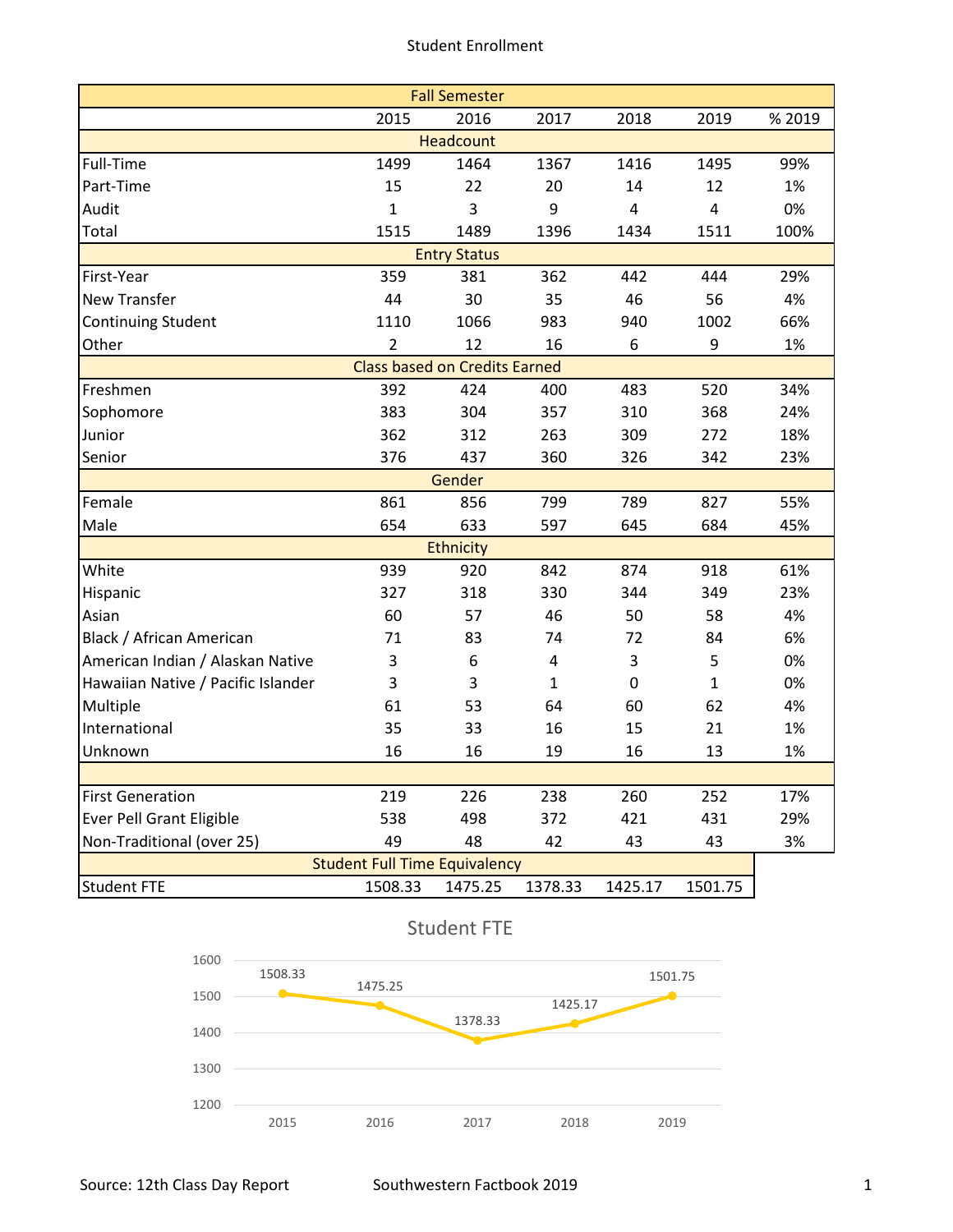# Student Enrollment Diversity



\*Students of Color includes Asian, African American, Hispanic, and other non-white non-Hispanic populations, excludes international students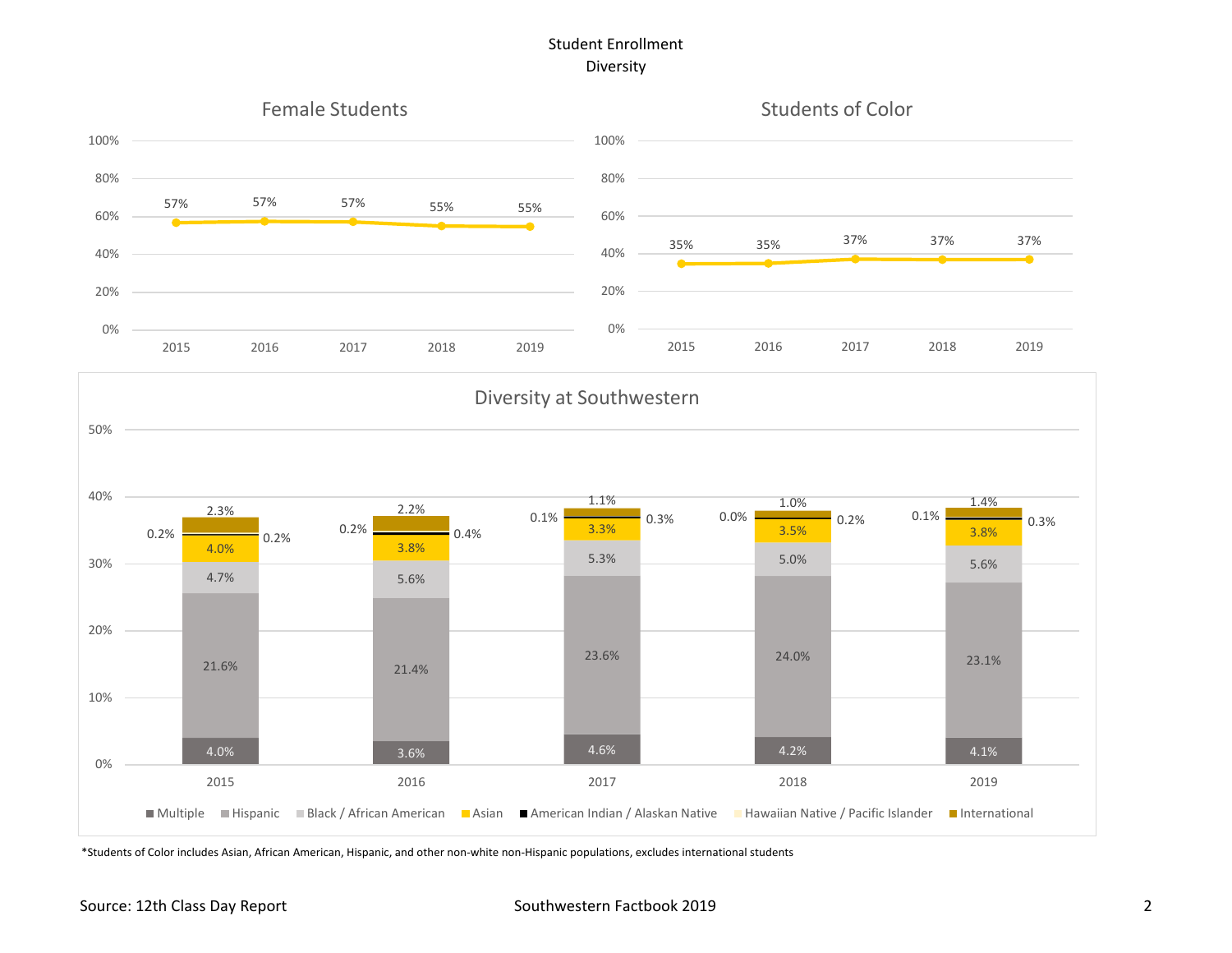#### Admissions

|      | <b>Fall First-Year Applications</b> |           |       |      |             |       |      |                     |       |  |
|------|-------------------------------------|-----------|-------|------|-------------|-------|------|---------------------|-------|--|
| Year |                                     | Applicant |       |      | Acceptances |       |      | <b>Matriculates</b> |       |  |
|      | Male                                | Female    | Total | Male | Female      | Total | Male | Female              | Total |  |
| 2015 | 1658                                | 2078      | 3736  | 655  | 977         | 1642  | 157  | 202                 | 359   |  |
| 2016 | 1644                                | 2129      | 3773  | 717  | 982         | 1699  | 168  | 213                 | 381   |  |
| 2017 | 1744                                | 2389      | 4134  | 712  | 1071        | 1783  | 165  | 197                 | 362   |  |
| 2018 | 2036                                | 2515      | 4551  | 879  | 1170        | 2409  | 216  | 226                 | 442   |  |
| 2019 | 2035                                | 2731      | 4766  | 904  | 1433        | 2337  | 198  | 246                 | 444   |  |





\* Selectivity is acceptances/applications, Yield is matriculants/acceptances

|      | <b>First-Year Class Characteristics</b> |            |            |        |                 |           |            |          |              |
|------|-----------------------------------------|------------|------------|--------|-----------------|-----------|------------|----------|--------------|
| Year | Top 10%                                 | <b>SAT</b> | <b>ACT</b> | Female | <b>Students</b> | First Gen | Pell Grant | Received | Out of       |
|      |                                         |            |            |        | of Color        |           |            | SU Aid   | <b>State</b> |
| 2015 | 31%                                     | 1152       | 25.6       | 56%    | 42%             | 19%       | 35%        | 99%      | 15%          |
| 2016 | 36%                                     | 1171       | 25.7       | 56%    | 39%             | 15%       | 27%        | 97%      | 11%          |
| 2017 | 37%                                     | 1207       | 26.2       | 57%    | 45%             | 17%       | 28%        | 98%      | 9%           |
| 2018 | 34%                                     | 1230       | 26.1       | 51%    | 38%             | 21%       | 25%        | 99%      | 11%          |
| 2019 | 35%                                     | 1233       | 25.9       | 55%    | 39%             | 13%       | 25%        | 98%      | 14%          |

\*New SAT scale began in 2017

\*Students of Color includes Asian, African American, Hispanic, and other non-white non-Hispanic populations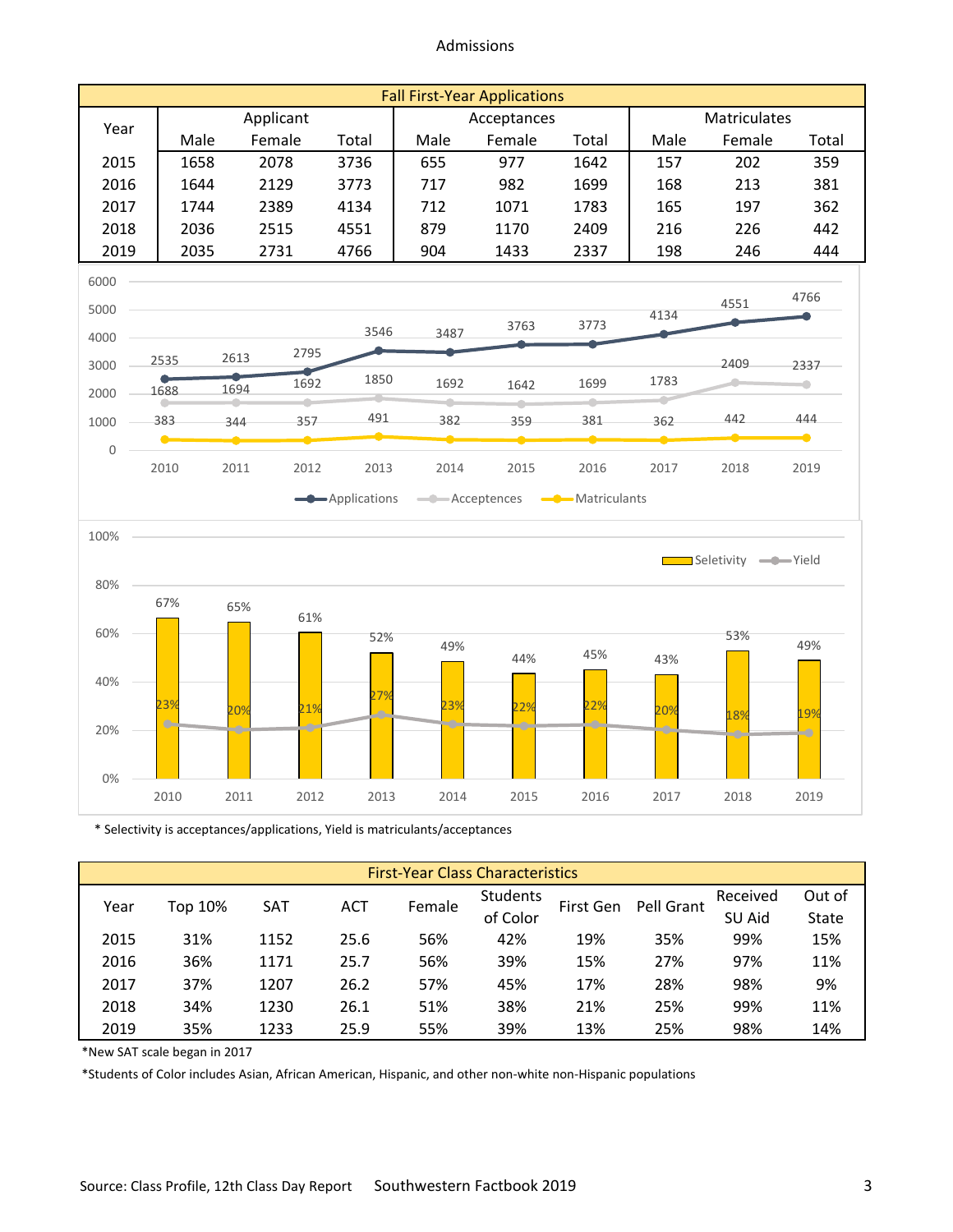Admissions Continued

Student Origins | Fall 2019



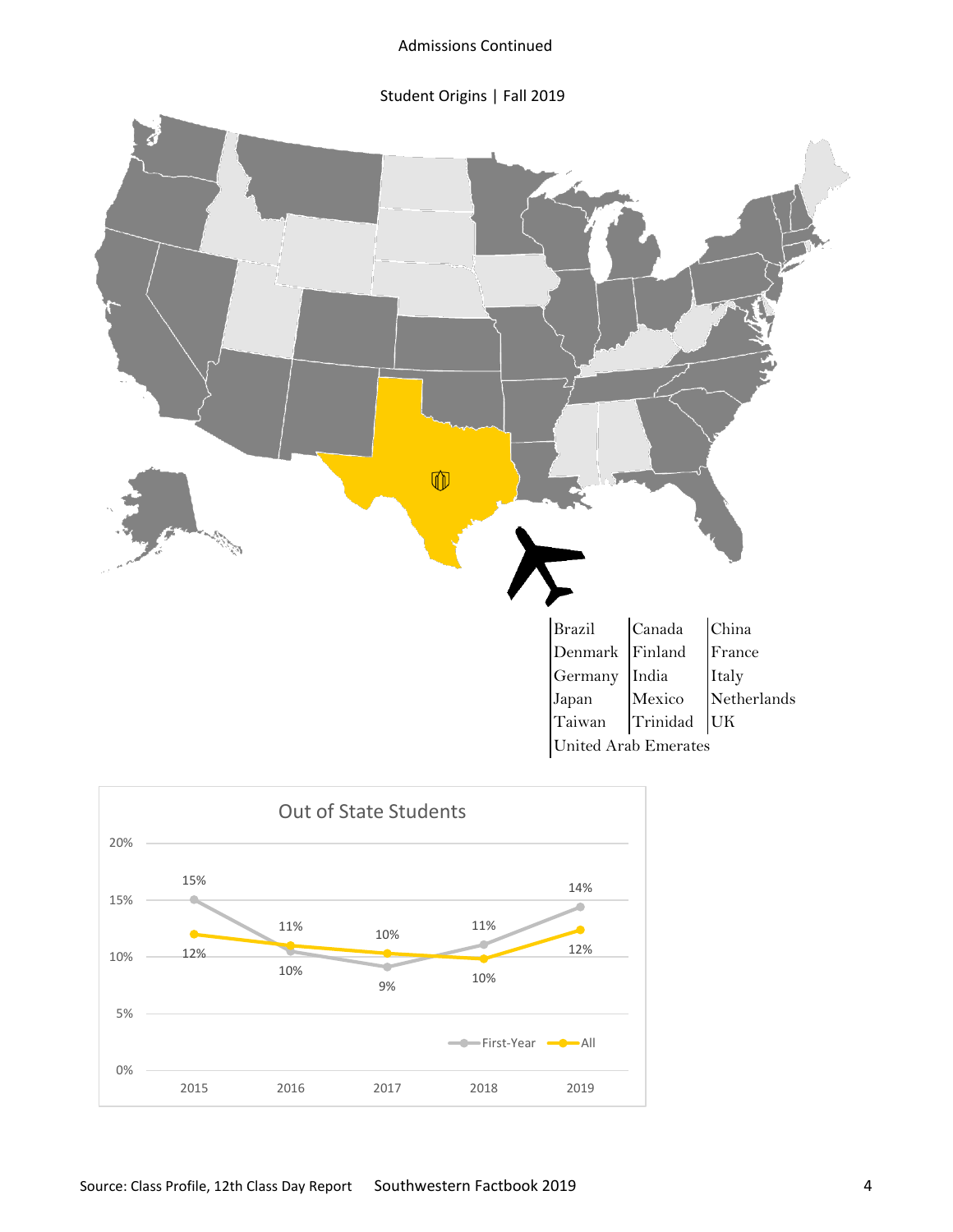# Retention and Graduation First-Year (FY) Cohort

|      | <b>Retention by FY Cohort</b>        |           |           |  |  |  |  |  |  |
|------|--------------------------------------|-----------|-----------|--|--|--|--|--|--|
|      | 2nd Year<br>3rd Year<br>2nd Semester |           |           |  |  |  |  |  |  |
|      | Retention                            | Retention | Retention |  |  |  |  |  |  |
| 2014 | 96%                                  | 87%       | 77%       |  |  |  |  |  |  |
| 2015 | 94%                                  | 85%       | 76%       |  |  |  |  |  |  |
| 2016 | 96%                                  | 86%       | 76%       |  |  |  |  |  |  |
| 2017 | 93%                                  | 81%       | 74%       |  |  |  |  |  |  |
| 2018 | 95%                                  | 86%       |           |  |  |  |  |  |  |



# FY Cohort Retention Rate

|      | <b>Graduation by FY Cohort</b> |            |            |  |  |  |  |  |  |
|------|--------------------------------|------------|------------|--|--|--|--|--|--|
|      | Graduating                     | Graduating | Graduating |  |  |  |  |  |  |
|      | in 4 Years                     | in 6 Years | in 8 Years |  |  |  |  |  |  |
| 2009 | 69%                            | 75%        | 75%        |  |  |  |  |  |  |
| 2010 | 66%                            | 72%        | 72%        |  |  |  |  |  |  |
| 2011 | 67%                            | 74%        | 74%        |  |  |  |  |  |  |
| 2012 | 67%                            | 74%        |            |  |  |  |  |  |  |
| 2013 | 63%                            | 69%        |            |  |  |  |  |  |  |
| 2014 | 66%                            |            |            |  |  |  |  |  |  |
| 2015 | 68%                            |            |            |  |  |  |  |  |  |

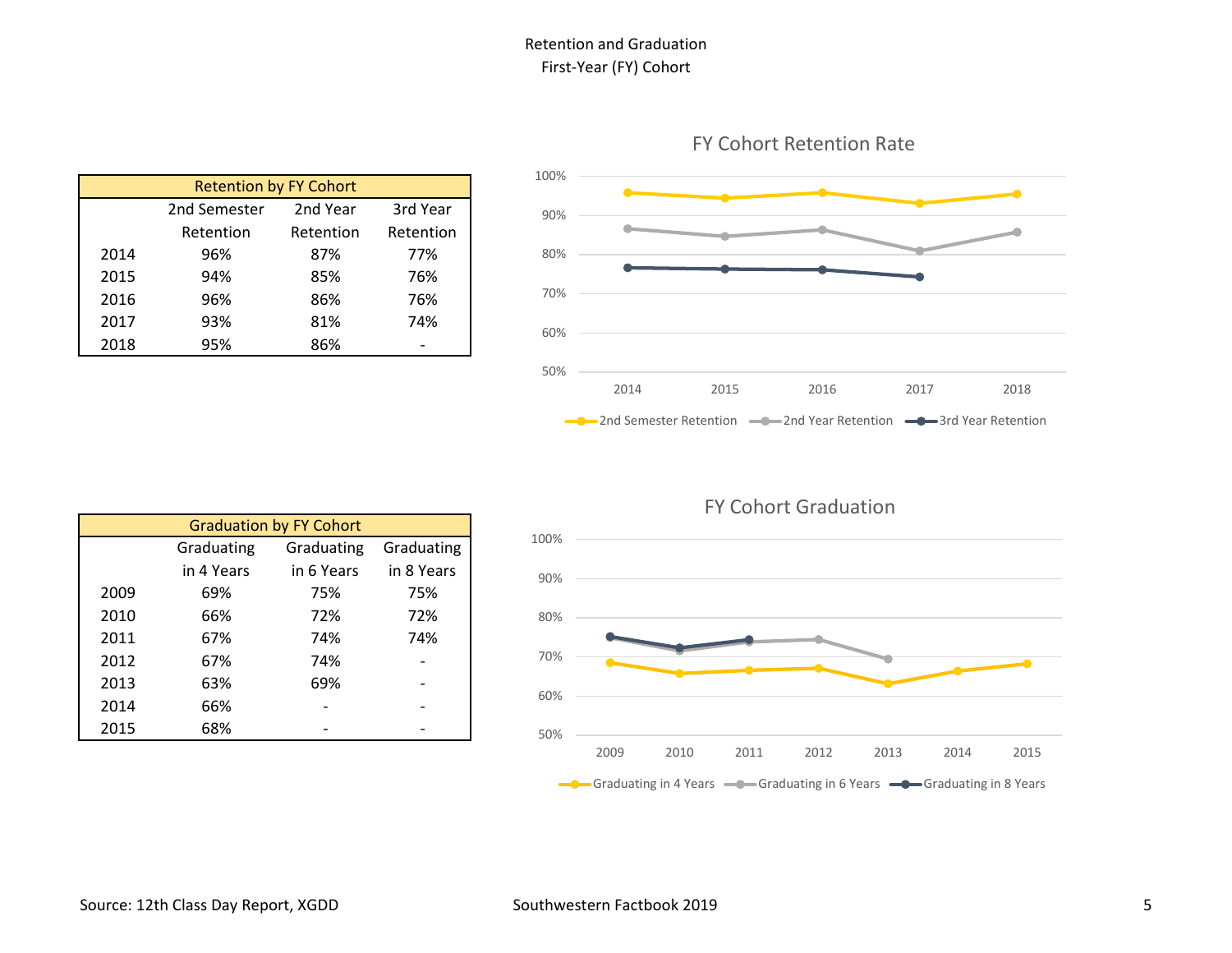# Retention and Graduation Transfer Cohort

|      | <b>Retention by Transfer Cohort</b> |           |           |  |  |  |  |  |  |
|------|-------------------------------------|-----------|-----------|--|--|--|--|--|--|
|      | 2nd Semester                        | 2nd Year  | 3rd Year  |  |  |  |  |  |  |
|      | Retention                           | Retention | Retention |  |  |  |  |  |  |
| 2014 | 94%                                 | 86%       | 57%       |  |  |  |  |  |  |
| 2015 | 88%                                 | 86%       | 58%       |  |  |  |  |  |  |
| 2016 | 89%                                 | 81%       | 62%       |  |  |  |  |  |  |
| 2017 | 88%                                 | 80%       |           |  |  |  |  |  |  |
| 2018 | 93%                                 |           |           |  |  |  |  |  |  |

Transfer Cohort includes Fall and Spring semester of a year. Example: 2018 includes FA18 and SP19.

|      | <b>Graduation by Transfer Cohort</b> |            |            |  |  |  |  |  |
|------|--------------------------------------|------------|------------|--|--|--|--|--|
|      | Graduating                           | Graduating | Graduating |  |  |  |  |  |
|      | in 3 Years                           | in 4 Years | in 6 Years |  |  |  |  |  |
| 2010 | 45%                                  | 69%        | 72%        |  |  |  |  |  |
| 2011 | 50%                                  | 58%        | 60%        |  |  |  |  |  |
| 2012 | 46%                                  | 68%        | 71%        |  |  |  |  |  |
| 2013 | 42%                                  | 70%        |            |  |  |  |  |  |
| 2014 | 60%                                  | 80%        |            |  |  |  |  |  |
| 2015 | 59%                                  |            |            |  |  |  |  |  |

Time is years since entering SU



Transfer Retention

# Transfer Graduation

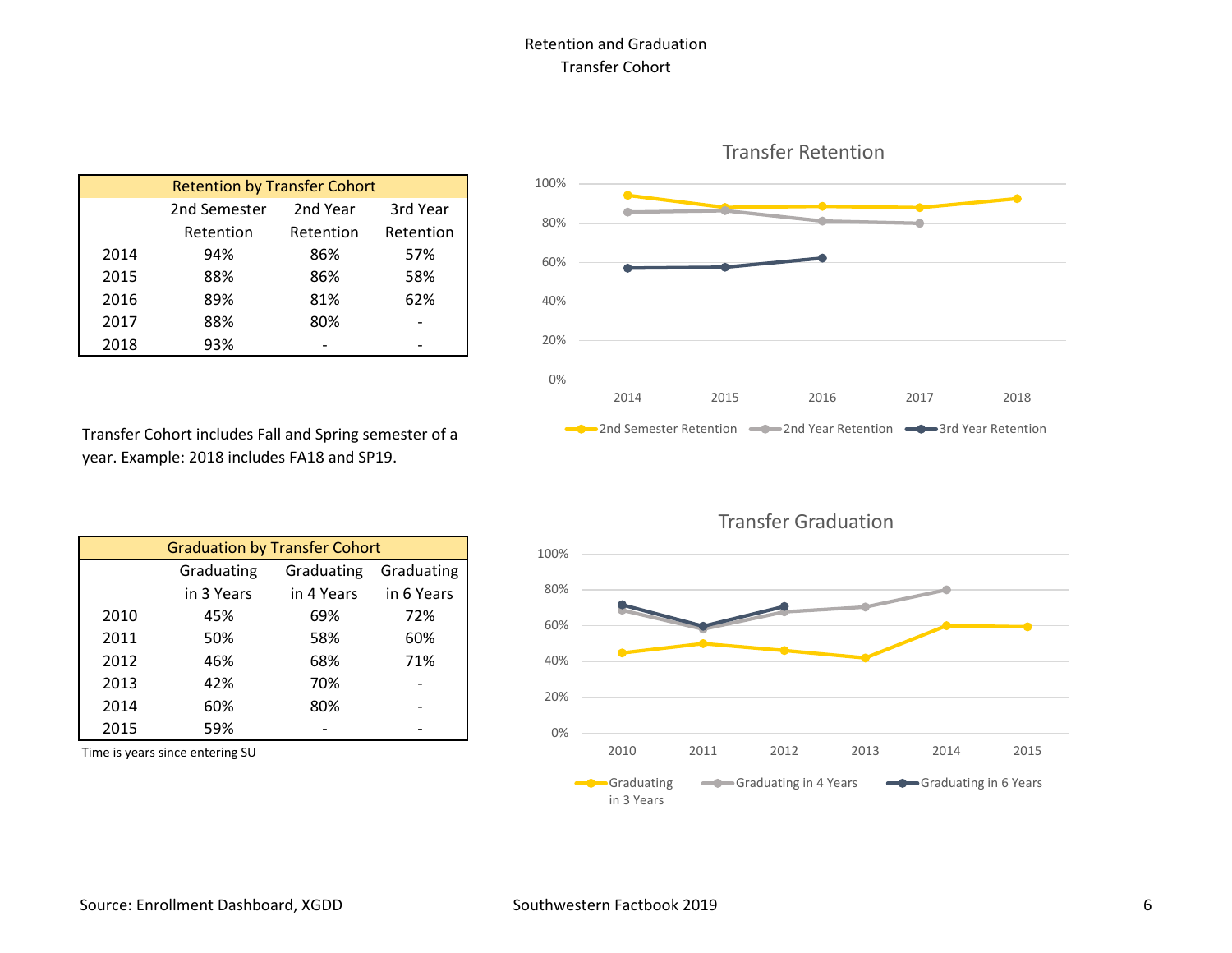|            |        |                         | Degrees by Type and Time |              |              |              |
|------------|--------|-------------------------|--------------------------|--------------|--------------|--------------|
|            |        | 14-15                   | $15 - 16$                | $16 - 17$    | $17 - 18$    | 18-19        |
|            | Summer | 27                      | 18                       | 41           | 17           | 21           |
| Bachelor   | Fall   | 52                      | 39                       | 59           | 50           | 38           |
| of Arts    | Spring | 146                     | 173                      | 234          | 179          | 188          |
|            | Total  | 225                     | 230                      | 334          | 246          | 247          |
|            | Summer | 3                       | $\overline{2}$           | 3            | 5            | 6            |
| Bachelor   | Fall   | 4                       | 3                        | 16           | 9            | 8            |
| of Science | Spring | 51                      | 43                       | 50           | 44           | 42           |
|            | Total  | 58                      | 48                       | 69           | 58           | 56           |
| Bachelor   | Summer | $\Omega$                | 3                        | $\mathbf{1}$ | 0            | 0            |
|            | Fall   | O                       | $\overline{2}$           | 1            | 0            | $\mathbf{1}$ |
| of Fine    | Spring | $\overline{2}$          | $\mathbf{1}$             | $\mathbf{1}$ | 3            | 5            |
| Arts       | Total  | $\overline{\mathbf{c}}$ | 6                        | 3            | 3            | 6            |
|            | Summer | $\Omega$                | 0                        | 0            | $\mathbf{1}$ | $\mathbf{1}$ |
| Bachelor   | Fall   | O                       | 1                        | $\mathbf{1}$ | 1            | 0            |
| of Music   | Spring | 7                       | 8                        | 5            | $\mathbf{1}$ | 7            |
|            | Total  | 7                       | 9                        | 6            | 3            | 8            |
| Bachelor   | Summer | O                       | $\mathbf{1}$             | 0            | $\mathbf{1}$ | $\mathbf 1$  |
| of Science | Fall   | 1                       | $\mathbf{1}$             | $\mathbf{1}$ | 0            | 0            |
| in         | Spring | 9                       | 11                       | 14           | 14           | 14           |
| Education  | Total  | 10                      | 13                       | 15           | 15           | 15           |







0%

25%

50%

75%

100%



40% 49% 48% 50% 47%

2014 2015 2016 2017 2018 Class of

46% 40% 44% 41% 40%

12% 10% 7% 8% 10% 1% 1% 1% 1% 2%

Student Satisfaction<br>1%<br>1%

| Class of 2018                 | Employed | Graduate/                  | Other |  |
|-------------------------------|----------|----------------------------|-------|--|
| by Area                       |          | <b>Professional School</b> |       |  |
| <b>Fine Arts</b>              | 80%      | 15%                        | 5%    |  |
| <b>Humanities</b>             | 83%      | 12%                        | 6%    |  |
| Natural Sciences              | 53%      | 34%                        | 13%   |  |
| Social Sciences               | 69%      | 23%                        | 8%    |  |
| Interdisciplinary/Independent | 71%      | 7%                         | 21%   |  |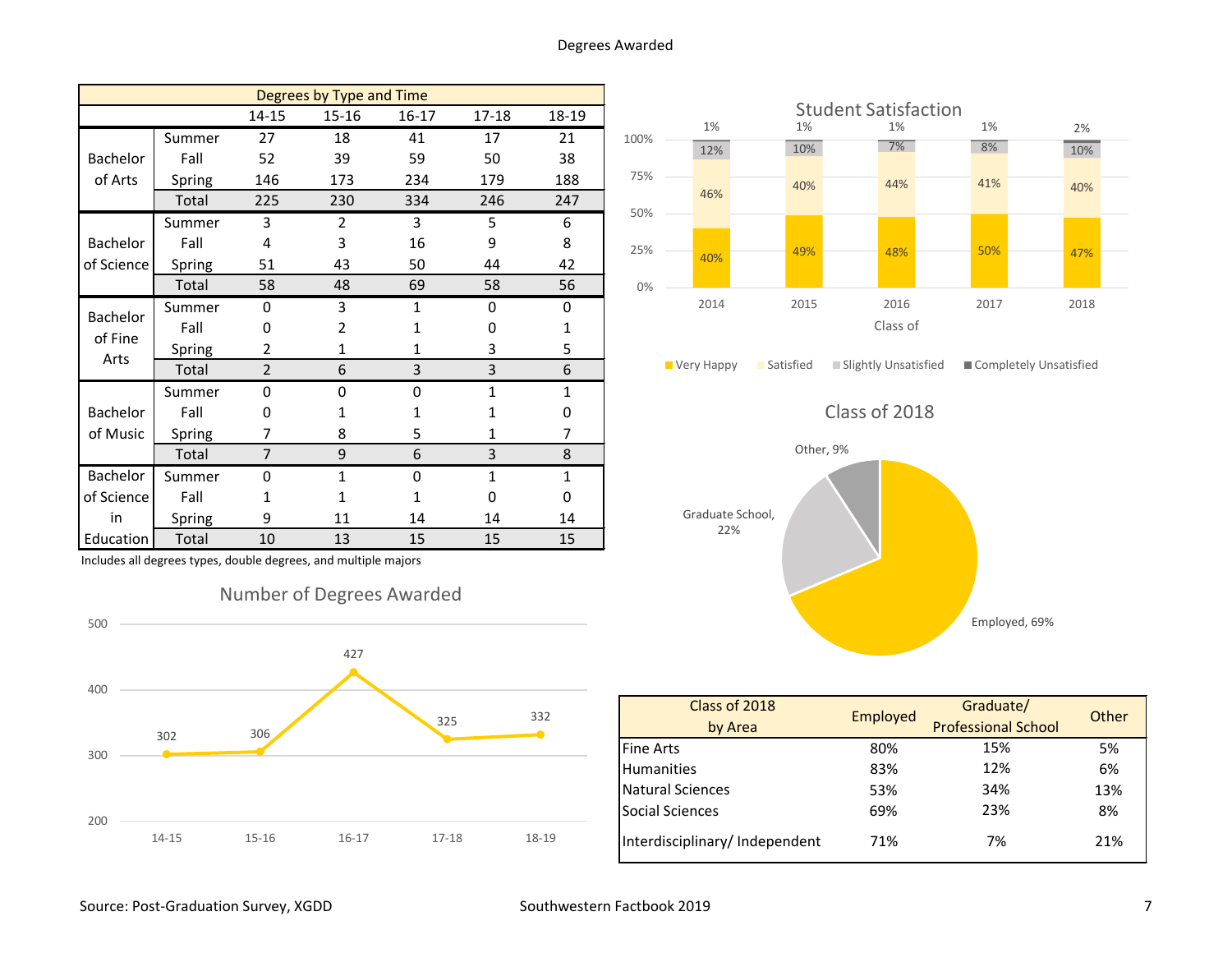|                      |       | Majors by Area |           |           |       |                   |       | Minors by Area |          |           |        |
|----------------------|-------|----------------|-----------|-----------|-------|-------------------|-------|----------------|----------|-----------|--------|
|                      | 14-15 | $15 - 16$      | $16 - 17$ | $17 - 18$ | 18-19 |                   | 14-15 | $15 - 16$      | 16-17    | $17 - 18$ | $18-1$ |
| <b>Fine Arts</b>     | 30    | 33             | 36        | 16        | 35    | <b>Fine Arts</b>  | 10    | 12             | 11       | 16        | 15     |
| Humanities           | 90    | 73             | 102       | 68        | 78    | <b>Humanities</b> | 57    | 38             | 66       | 61        | 62     |
| Natural Sciences     | 79    | 71             | 115       | 96        | 79    | Natural Sciences  | 14    | 17             | 18       | 17        | 16     |
| Social Sciences      | 120   | 127            | 195       | 146       | 153   | Social Sciences   | 42    | 48             | 74       | 46        | 48     |
| Interdisciplinary    | 20    | 26             | 31        | 24        | 30    | Interdisciplinary | 11    | 17             | 16       | 20        | 27     |
| Programs             |       |                |           |           |       | Programs          |       |                |          |           |        |
| Self-Designed        |       | 6              |           | 4         | 0     |                   |       |                |          |           |        |
| <b>Paired Majors</b> |       |                |           | 0         |       |                   | A     |                | $\cdots$ |           |        |

|       | Majors by Area |           |           |       |                               | <b>Minors by Area</b> |           |           |           |       |
|-------|----------------|-----------|-----------|-------|-------------------------------|-----------------------|-----------|-----------|-----------|-------|
| 14-15 | $15 - 16$      | $16 - 17$ | $17 - 18$ | 18-19 |                               | 14-15                 | $15 - 16$ | $16 - 17$ | $17 - 18$ | 18-19 |
| 30    | 33             | 36        | 16        | 35    | <b>Fine Arts</b>              | 10                    | 12        | 11        | 16        | 15    |
| 90    | 73             | 102       | 68        | 78    | <b>Humanities</b>             | 57                    | 38        | 66        | 61        | 62    |
| 79    | 71             | 115       | 96        | 79    | <b>Natural Sciences</b>       | 14                    | 17        | 18        | 17        | 16    |
| 120   | 127            | 195       | 146       | 153   | <b>Social Sciences</b>        | 42                    | 48        | 74        | 46        | 48    |
| 20    | 26             | 31        | 24        | 30    | Interdisciplinary<br>Programs | 11                    | 17        | 16        | 20        | 27    |







|                 |                   |           |           |           |       |                           | <b>UUU IVIIIIUIJ</b> |           |           |           |        |  |  |
|-----------------|-------------------|-----------|-----------|-----------|-------|---------------------------|----------------------|-----------|-----------|-----------|--------|--|--|
|                 | <b>Top Majors</b> |           |           |           |       |                           | 14-15                | $15 - 16$ | $16 - 17$ | $17 - 18$ | $18-1$ |  |  |
|                 | 14-15             | $15 - 16$ | $16 - 17$ | $17 - 18$ | 18-19 | Communication             | 5%                   | 3%        | 7%        | 8%        | 139    |  |  |
| <b>Business</b> | 11%               | 10%       | 12%       | 14%       | 14%   | <b>Studies</b>            |                      |           |           |           |        |  |  |
| Psycology       | 7%                | 10%       | 9%        | 9%        | 8%    | Spanish                   | 9%                   | 11%       | 5%        | 18%       | 8%     |  |  |
| Communication   |                   | 7%<br>9%  |           | 9%        | 8%    | <b>Business</b>           | 6%                   | 10%       | 12%       | 6%        | 7%     |  |  |
| <b>Studies</b>  |                   |           | 8%        |           |       | <b>Exercise and Sport</b> |                      |           |           |           |        |  |  |
| Biology         | 8%                | 6%        | 7%        | 8%        | 7%    | Studies                   | 7%                   | 7%        | 11%       | 5%        | 6%     |  |  |
| Kinesiology     | 4%                | 4%        | 7%        | 8%        | 5%    | Sociology                 | 2%                   | 8%        | 4%        | 3%        | 6%     |  |  |

Percent is of total majors **Percent** is of total minors

14-15 15-16 16-17 17-18 18-19 Business 6% 10% 12% 6% 7% Kinesiology 4% 4% 7% 8% 5% | |Sociology 2% 8% 4% 3% 6% Top Minors **Communication**<br>Studies 5% 3% Studies 7% 8% 13% Exercise and Sport Studies 7% 7% 11% 5% 6%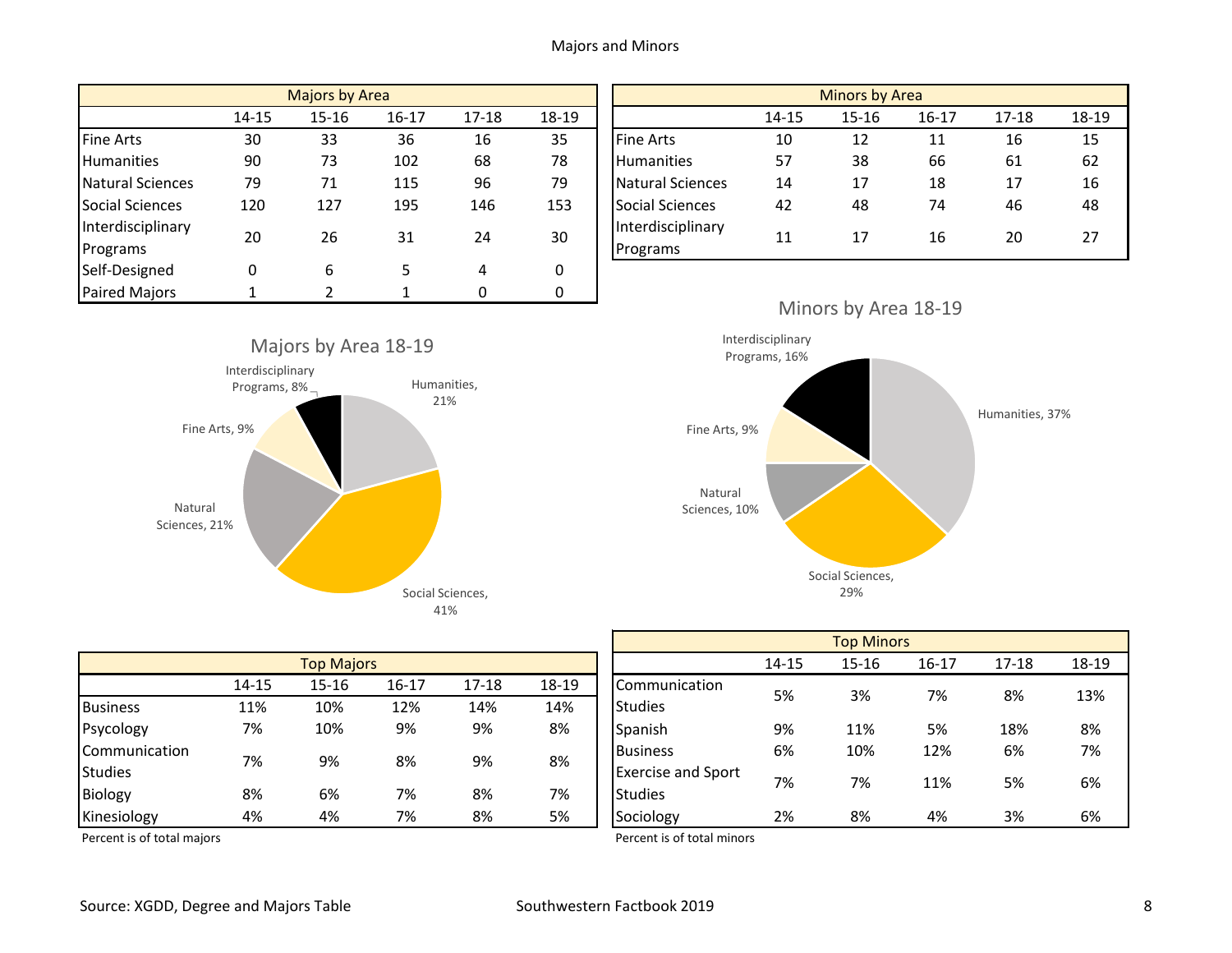Faculty

| <b>Fall Semester</b>                     |                                        |                               |             |             |             |      |                           |             |                                   |                           |      |  |
|------------------------------------------|----------------------------------------|-------------------------------|-------------|-------------|-------------|------|---------------------------|-------------|-----------------------------------|---------------------------|------|--|
|                                          | 2015                                   | 2016                          | 2017        | 2018        | 2019        |      | % Full-Time and Part-Time |             |                                   |                           |      |  |
|                                          |                                        | <b>Faculty Headcount</b>      |             |             |             | 100% |                           |             |                                   |                           |      |  |
| Full-Time                                | 112                                    | 110                           | 113         | 110         | 110         | 80%  | 68%                       | 73%         | 77%                               | 76%                       | 71%  |  |
| Part-Time                                | 52                                     | 41                            | 33          | 34          | 44          | 60%  |                           |             |                                   |                           |      |  |
| Total                                    | 164                                    | 151                           | 146         | 144         | 154         | 40%  | 32%                       |             |                                   |                           |      |  |
|                                          | <b>Full-Time Faculty Tenure Status</b> |                               |             |             |             |      |                           | 27%         | 23%                               | 24%                       | 29%  |  |
| Tenured                                  | 82                                     | 77                            | 77          | 72          | 74          | 20%  |                           |             |                                   |                           |      |  |
| Tenure-Track                             | 13                                     | 14                            | 13          | 13          | 14          | 0%   | <b>-0-Full-Time</b>       | - Part-Time |                                   |                           |      |  |
| Non-Tenure                               | 17                                     | 19                            | 23          | 25          | 22          |      | 2015                      | 2016        | 2017                              | 2018                      | 2019 |  |
|                                          |                                        | <b>Full-Time Faculty Rank</b> |             |             |             |      |                           |             |                                   |                           |      |  |
| Professor                                | 41                                     | 40                            | 41          | 41          | 39          |      | <b>Faculty of Color</b>   |             |                                   |                           |      |  |
| Associate                                | 41                                     | 37                            | 36          | 31          | 38          | 100% |                           |             |                                   |                           |      |  |
| Assistant                                | 15                                     | 14                            | 13          | 13          | 19          |      |                           |             | - Full-Time - Part-Time - Overall |                           |      |  |
| Instructor                               | 15                                     | 19                            | 23          | 25          | 14          | 80%  |                           |             |                                   |                           |      |  |
|                                          |                                        | <b>Student-Faculty Ratio</b>  |             |             |             | 60%  |                           |             |                                   |                           |      |  |
| <b>Student FTE</b>                       | 1504.28                                | 1475.25                       | 1378.33     | 1425.17     | 1501.75     | 40%  |                           |             |                                   |                           |      |  |
| <b>Faculty FTE</b>                       | 129.33                                 | 123.67                        | 124.00      | 121.33      | 124.67      | 20%  | 20%                       | 17%         | 16%                               | 19%                       | 20%  |  |
| Ratio                                    | 12:1                                   | 12:1                          | 11:1        | 12:1        | 12:1        | 0%   |                           |             |                                   |                           |      |  |
| Average Class Size                       |                                        |                               |             |             |             |      | 2015                      | 2016        | 2017                              | 2018                      | 2019 |  |
| Avg Class Size                           |                                        | 17                            | 17          | 18          | 19          |      |                           |             |                                   |                           |      |  |
| <b>Full-Time Tenure Status</b>           |                                        |                               |             |             |             |      | <b>Female Faculty</b>     |             |                                   |                           |      |  |
|                                          |                                        |                               |             |             |             | 100% |                           |             |                                   |                           |      |  |
| 100%<br>73%                              |                                        |                               |             |             |             |      |                           |             |                                   |                           |      |  |
| 80%                                      | 70%                                    |                               | 68%         | 65%         | 67%         | 80%  |                           |             |                                   |                           |      |  |
| 60%                                      |                                        |                               |             |             |             |      |                           |             |                                   |                           |      |  |
| 40%                                      |                                        |                               | 20%         | 23%         | 20%         | 60%  |                           |             |                                   |                           |      |  |
| 15%<br>20%                               | 17%                                    |                               |             |             |             | 40%  | 49%                       | 53%         | 51%                               | 54%                       | 55%  |  |
| 0%                                       |                                        |                               |             |             |             |      |                           |             |                                   |                           |      |  |
| 12%<br>2015                              | 13%<br>2016                            |                               | 12%<br>2017 | 12%<br>2018 | 13%<br>2019 | 20%  |                           | =Full-Time  | -Part-Time                        | $\longrightarrow$ Overall |      |  |
| Tenure-Track<br>-O-Non-tenure<br>•Tenure |                                        |                               |             |             |             | 0%   | 2015                      | 2016        | 2017                              | 2018                      | 2019 |  |

Faculty of Color includes Asian, African American, Hispanic, and other non-white non-Hispanic populations Percents Shown for Female Faculty and Faculty of Color are Overall Percentage